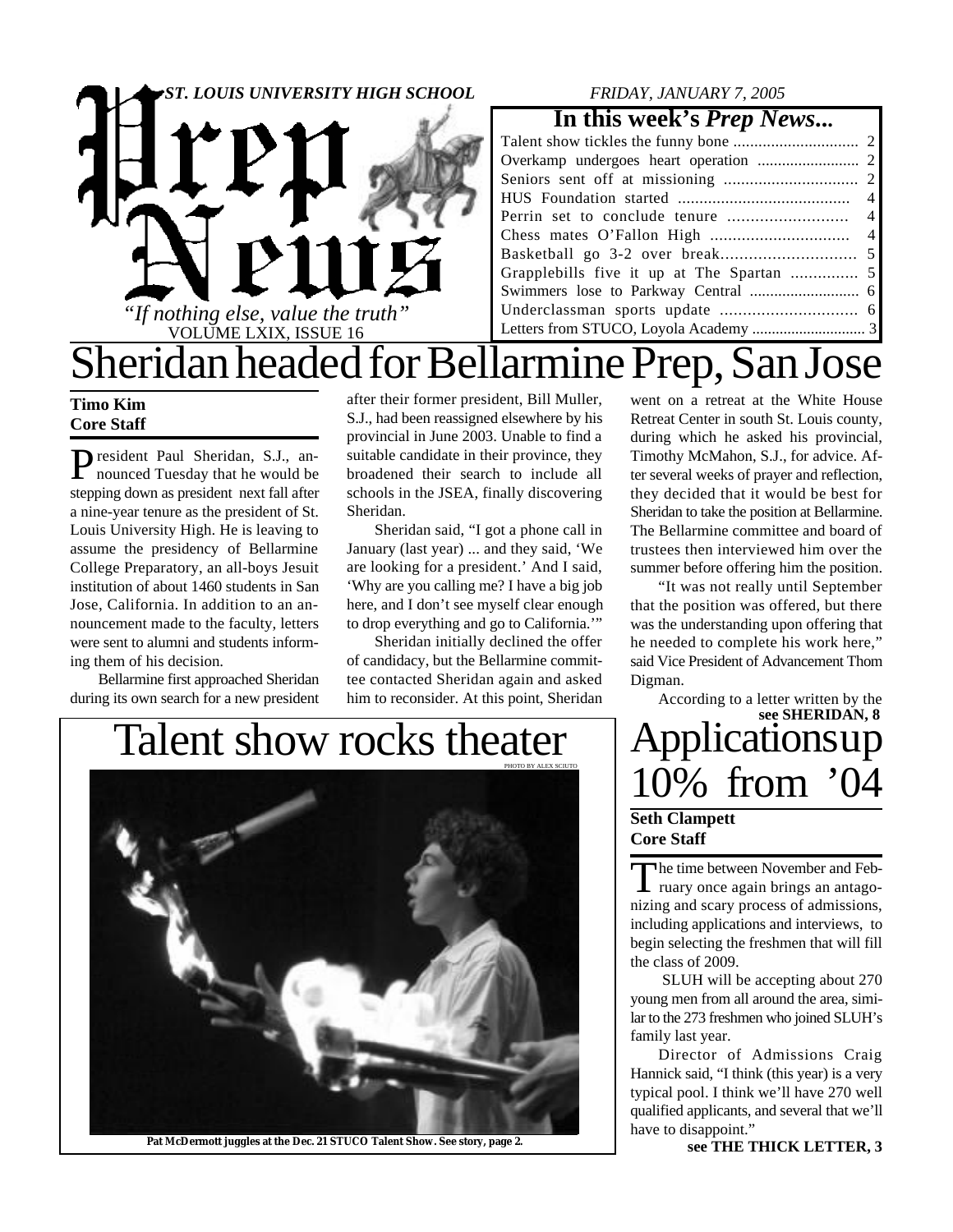## 2 **News** January 7, 2005 Talent show amazes through song,

### **Jim Santel Reporter**

*T* oodstock. The Isle of Wight. Altamont. While these great rock festivals may have featured the likes of Jimi Hendrix, The Rolling Stones, and The Who, they lacked certain other timeless acts; namely young adolescent males singing a love song in Russian while wearing very tight shirts, senior Tony Kroeger crushing a soda can with his bare shoulder blades, and senior Kenny Reagan eating more grapes than any well-adjusted human really should. These particular feats of skill, along with many others, dazzled and horrified audiences on Dec. 21 in St. Louis U. High's fourth annual STUCO Talent Show.

The show began in the theater immediately after the varsity basketball game against DeSmet, a pairing which STUCO moderator Brock Kesterson said is arranged so that "more people will spill over to the show following the game."

However, an enormous line for the show began forming in the Danis Lobby during halftime of the game rather than after it, which Kesterson attributed to the fact that "(the show) has been successful in the past enough that now people really want to come see what it's all about. Now people just come for the talent show, but the fact is that we don't want them to just wait there for the show the whole time, we'd like them to go to the game as well."

STUCO, for their part, certainly didn't let the throngs of people down, smoothly providing a plethora of acts without any technical difficulties. Among the highlights was a carefully choreographed hiphop dance extravaganza performed by seniors Joe Eggleston, Bob Stretch, Phil Hof, and Tim Rogers; freshman Patrick Probst singing Billy Joel's "Movin' Out" while juggling; and seniors Tim Heafner, Brent Zang, Aaron Seville, Connor Finnegan, and John Seo proving that while the boy-band phenomenon itself is dead, boy-band impersonation is as popular as ever with an electrifying lip-synch session to N\*SYNC's classic ballad "It's Gonna Be Me."

Members of SLUH's own Circus Club chipped in as well, with a death-defying display of fire-juggling—an act which

could, in true SLUH fashion, only be followed by Ryan Stevenson, '04, balancing a 14-foot ladder on his chin.

Perhaps the funniest (and definitely the most disturbing act) consisted of seniors Willie Goeltz and Dan Polokonis singing the Russian love song "My Star" while often taking extended breaks to skip around the stage and hold hands, all while wearing very tight red shirts emblazoned with sparkling stars courtesy of art teacher John Mueller. "I think we displayed great emotion," Goeltz reflected. "We tried to show some true passion."

After that display of affection, seniors Stretch, John Burke, John Pecher, Patrick Milford, Mike Twillmann, Dave King, and Mark Zurline delivered some good old face-melting, bone-shaking rock and roll, performing a cover of The Darkness' arena rock anthem "I Believe In a **see LACK OF, 7**

# Senior project commences

### **Tim Huether Sports Editor**

 $\overline{O}$ n Monday at Activity Period, vari ous members of the SLUH community including teachers, staff members, and juniors, gathered together at the Missioning Ceremony in the chapel to bless the seniors and send them off on a hopefully successful Senior Project.

Senior Project, a three and a half week period when seniors perform community service, has been a staple of Januaries for 35 years. According to the Parent and Student Handbook, Senior Project is "designed to challenge (seniors) to go beyond the purely personal acquisition of knowledge and to use their skills and God-given talents in the service of others." The project is also intended to give the seniors "a broader view of society's problems, a deeper appreciation of their own gifts, and an awareness of their responsibility as Christians to be of service **see BON VOYAGE, 7**

## verkamp has open-heart surgery

### **Andrew Mueth Core Staff**

Three Fridays ago, while visions of<br>sugar plums danced in most stuhree Fridays ago, while visions of dents' heads, former faculty member Bob Overkamp underwent open-heart surgery on the leaking mitral valve in his heart.

"The mitral valve is the outlet of the left ventricle," Overkamp said simply in an e-mail interview. "The tissue of one of my leaflets had degenerated and some of the chordae which serve to stabilize it had snapped," causing considerable backflow, Overkamp said.

According to Overkamp, Dr. Trevor Axford, M.D., "a heart surgeon with particular skill in valve repair," performed the surgery at St. Mary's Hospital in Richmond Heights. The surgery took four hours, two of which Overkamp spent on a heart-lung machine. The operation went smoothly, and Overkamp commented, "very little of my blood was lost, and none was transfused."

Overkamp remained in the hospital for four days and is currently recovering at home.

"My recovery has been a restful time, so far," Overkamp said, mentioning that his convalescence has included lots of sleep, reading, and "a few walks outside in nice weather."

Overkamp had helped out at SLUH as the assistant freshman wrestling coach, but this operation has ended his assistance, at least temporarily. Overkamp remarked, "I would like to come to wrestling matches as a spectator at least. We will have to see whether my chest will permit any more actual wrestling this season."

He hopes to return sometime around the end of January.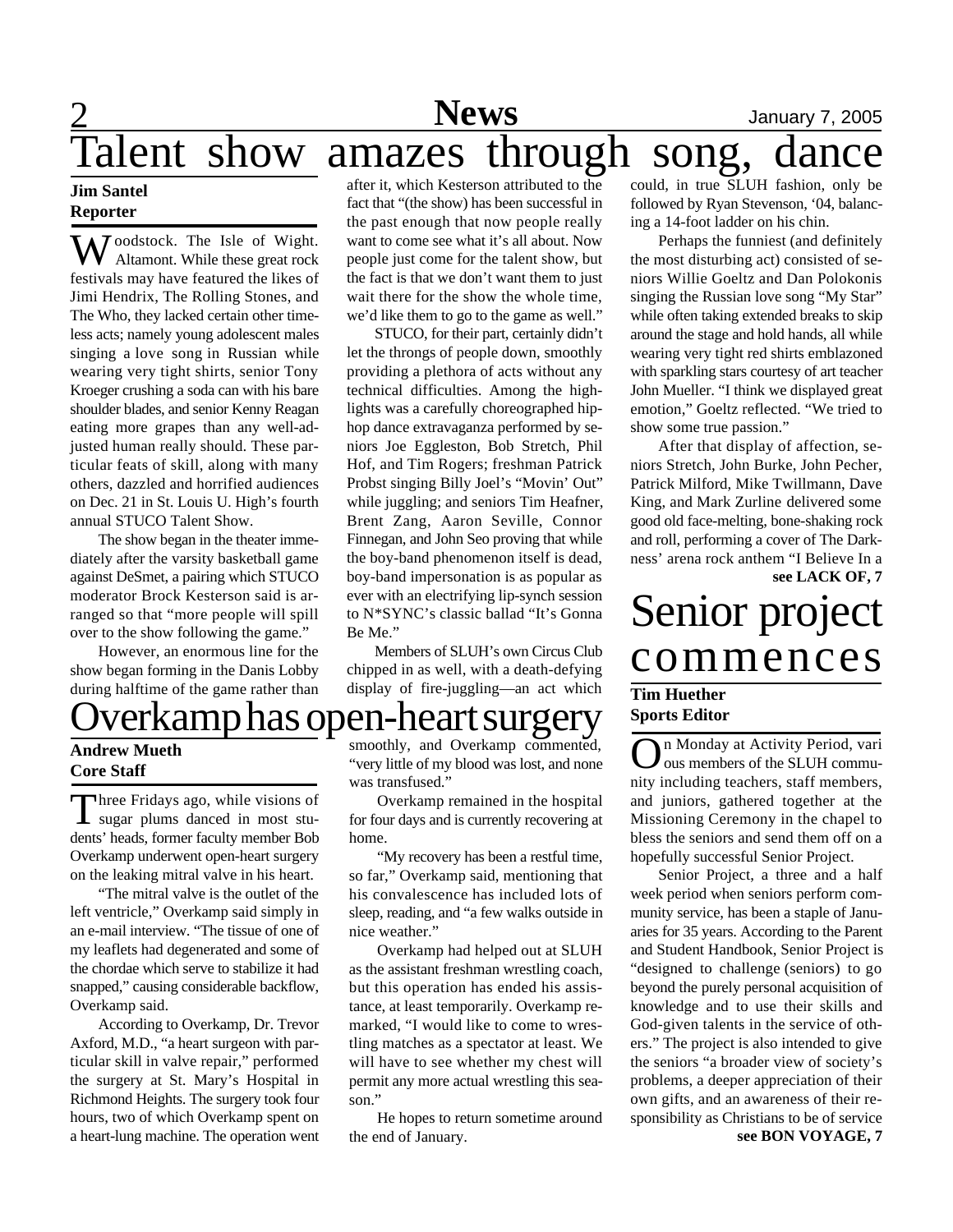## January 7, 2005 **Opinion** 3

# LETTERS TO THE EDITOR

## STUCO urges support for tsunami victims

Dear parents and students,

With the unexpected occurrence of the tsunami in Southeast Asia, a dark cloud has been placed over mankind. Waves of great height, caused by the massive shift in the earth, ransacked many villages in the countries of Indonesia, India, Thailand, Burma and Sri Lanka. The earthquake itself affected most of Southeast Asia as far north as New Delhi, and within seven hours, the tsunami and the earthquake reached the eastern coast of Africa, including the countries of Somalia, Kenya, and Tanzania. As expected, with the devastation caused by this monstrous happening, many people have lost their lives. The numbers at this point (death tolls of all the countries affected) have reached over 150,000 victims, most of which come from the islands of Andaman and Nicobar. Thousands of people are still missing, and 20 of the 199 islands of the Maldives have been declared "completely destroyed."

As the Jesuit motto says, we are to be "men (and women) for

others." As Christians, we have a responsibility to follow our conscience and do what is morally right. Please see this as a chance to join a larger SLUH community in the same fight to give anything and all we can. We are asking for monetary donations from any and all, so that we may show that St. Louis University High School keeps the victims of this horrible tragedy in our hearts. We have chosen a very trustworthy charity that will see that our contributions get to the devastated areas of Southeast Asia and Africa. We have chosen Catholic Relief Services. We would like to thank you in advance for the contributions you will be giving.

May God give us the strength to see the light in this time of darnkess, and bless us with His grace.

Sincerely, Student Council, '06 and '07

## Nolan thanks SLUH for Loyola Party

Dear SLUH Families,

The students of Loyola Academy would like to thank all of the SLUH community for the great Christmas Party held at SLUH on December 4, 2004. It is a Saturday packed with fun, friendship, and faith, where our Loyola gentlemen can experience the SLUH "men for others" in action. The boys truly enjoy everything about the day.

### THE THICK LETTER

The school has received around 350 applications this year, an increase of ten percent from last year.

Principal Mary Schenkenberg said of the increase, "I think it's wonderful that we have (as) many fine applicants as we have. It makes it a more difficult process, and I'm not looking forward to that part."

However, the large increase in applicants left Hannick temporarily short of faculty and staff who would be conducting the interview part of the process. Hannick had not predicted the large number of applicants, so he did not originally ask enough staff to volunteer to conduct interviews.

Hannick worked with Schenkenberg to "strategize about how we were going to get more people to help. We did speak in a faculty meeting and share our concerns, and I did ask some of the senior teachers to help out, (since) they don't have senior (classes) this month."

Hannick has now covered all of the interviews, having scheduled the rest of them for early next week, after which the committee of admissions will then make their decision on who will become part of the class of 2009.

The admissions committee, which includes Hannick,

We would also like to thank all the families for the contributions made at the SLUH Grandparent and Family Mass earlier this year. We are grateful for the continuous support the SLUH families provide for our mission.

Sincerely, Thomas M. Nolan Director, Loyola Academy

Schenkenberg, Fr. Paul Sheridan, S.J., Assistant Principal for Academics Mark Michalski, Assistant Principal for Staff Development Art Zinzelmeyer, Assistant Principal for Student Welfare Eric Clark, Director of Diversity Spencer McCall, Counselor Mary Michalski, and English teacher Tim Curdt, begin reviewing applications sometime after next week. The committee looks for 80's-90's on standardized tests in sixth, seventh, and eighth grade, A's and B's on the student's report cards, involvement in extra curricular activities, commitment to faith, and a successful interview.

Mary Michalski looks for "what the school is looking for academically, and we want students to get involved in activities, so we look for those kinds of things, and as a counselor, I certainly look for family support and how much of that comes through in the interview, what kind of study habits the student has, and their dedication to their schoolwork because that's going to make the transition to SLUH so much easier."

As the last few weeks in January come to an end, the committee will choose around 270 new freshmen to join the halls of SLUH in the fall of this year. Once the decisions are made, the letters of acceptance will be sent out Feb. 4 to the eagerly awaiting young men.

<sup>(</sup>from 1)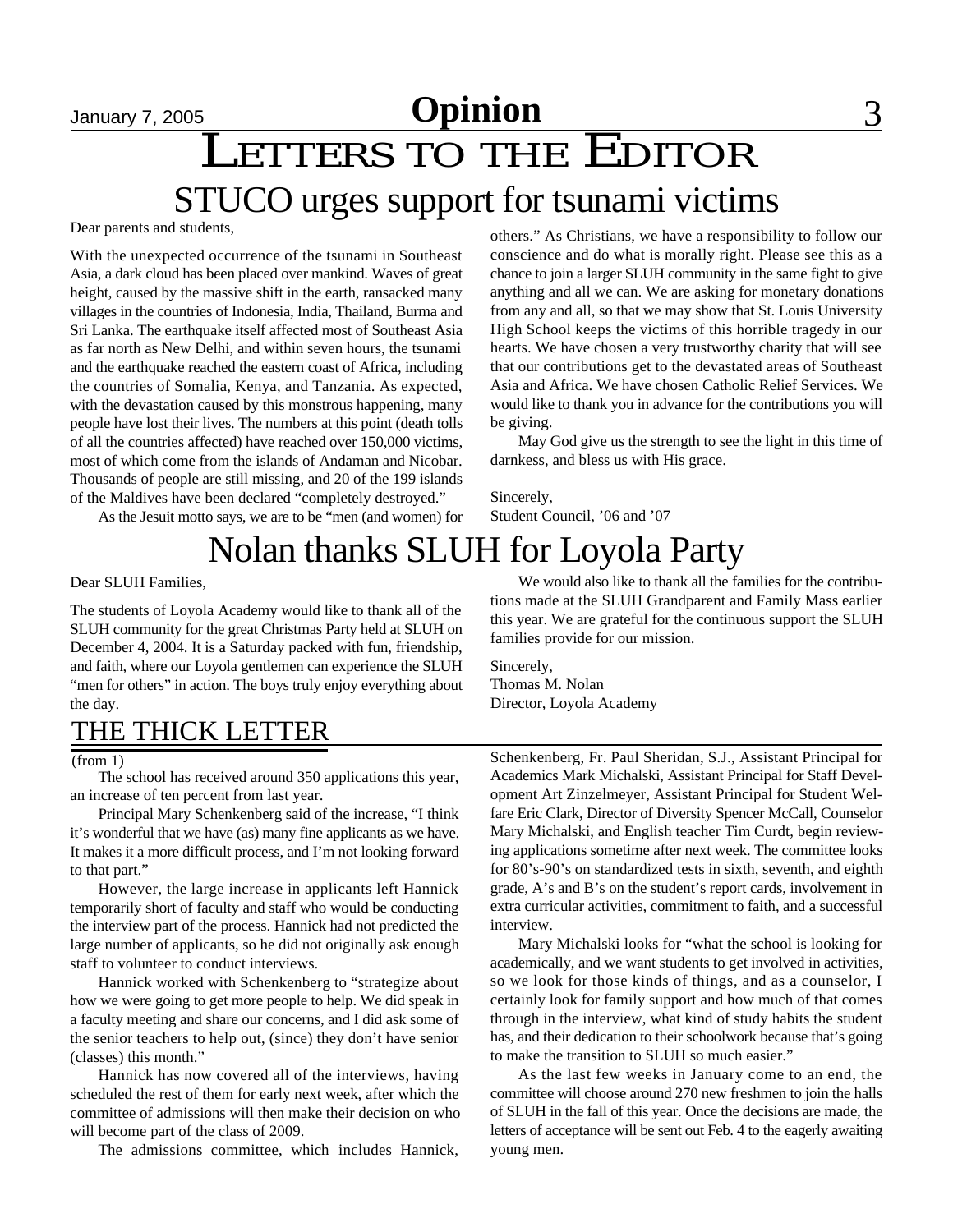### 4 **News** January 7, 2005 HUS Foundation to hold second trivia night *Biermann, '80, started foundation for son*

### **Dan Everson Reporter**

Very few people have heard of Atypi-<br>cal HUS (Hemolytic Uremic Syncal HUS (Hemolytic Uremic Syndrome), a rare blood disease that affects the kidneys. The ailment, which has received no medical researchers' attention, was considered an "orphan" disease until the HUS Foundation was begun by Bill Biermann, brother of SLUH librarian Eleanora McCarthy. Biermann's son Nathan, now 4, had been diagnosed with the disease as a toddler, which affects about 300 American children.

The foundation, now in its second year, has been dedicated to funding HUS research to try to cure the illness, which requires blood transfusions, plasma treat-

# **Brian Krebs**

### **Core Staff**

It may seem like only yesterday that<br>classes began this year at St. Louis U. It may seem like only yesterday that High, but the first semester is indeed nearly complete and the time has already come for Physics B teacher Michelle Perrin to hand over her classes to returning science department chair Eric Laboube. Laboube, who had been away this past semester on sabbatical, will return after exams to pick up right where Perrin left off.

Perrin will return to the job she held before August as an educational technology consultant for Vernier Software. Among other devices, Vernier creates the very same electronic sensors used in Perrin's and other physics classrooms at SLUH.

Don't be misled: Perrin's experience at SLUH wasn't her first teaching experience. Perrin taught physics and calculus at Nerinx Hall for ten years and robotics at the University of Missouri at Rolla.

Perrin enjoyed her experience at SLUH this semester, and when asked if she'd do it again, she insisted, "I'd do it in a minute." She continued, "I laugh every day coming here. It's a real joy. To me ments, and dialysis. After failing to gain funds from Congress and celebrities such as Oprah Winfrey and Bill Gates, they took it upon themselves to raise money for research in Switzerland. Last year, they successfully raised enough to cosponsor a year of research with aid from the Peretti Foundation in Italy. This year, they have the same goal and need more funds.

One of their fund-raising events on the calendar for 2005 is their annual trivia night and auction, which this year is scheduled for April 16 at the Carpenters' Hall in south St. Louis. Adults can attend the trivia night for approximately \$100 per table. Silent auctions and a few oral auctions are included.

Some of the most popular items are

### Perrin departs after semester

that's the best thing: being able to get up every day and enjoy doing what you do." Having taught both male and female

teens at SLUH and Nerinx, Perrin has a rare look into the behavior of sexes separated. "The



**Michelle Perrin taught science for a semester while Eric Laboube was on sabbatical.**

Nerinx) are more willing to take risks."

Outside of the classroom, Perrin participated in a junior retreat at the White House. Perrin said, "I thought it was the neatest thing I've ever done. I would recommend it to any (SLUH student)." Perrin added, "(It was) the best thing I did here."

Junior Greg Mantych attended that retreat and said he was glad he "got to

**see PERRIN, 9**

basic difference is boys don't cry. That's really true. T h e y ' r e pretty much the same. I really don't notice a huge difference. I noticed that girls (at

SLUH sports camps donated by the coaches, including football coach Gary Kornfeld, basketball coach John Ross, and baseball coach Steve Nicollerat. Vianney High School has also made auction item donations in the past.

The foundation still needs smaller donations to make up auction baskets, however. The foundation accepts any unused or unwanted Christmas gifts to the auction. Monetary donations are accepted as well.

"It's really nice to see everyday people giving five or ten dollars," commented McCarthy.

Last year's trivia night brought in around \$20,000, and the foundation hopes to match or exceed that total this year. "It was really a load off of our backs (to get that amount of money)," McCarthy said.

Students interested in donating to the HUS Foundation should talk to Mrs. McCarthy in the library.

### Rookbills (3-1) defeat O'Fallon **Compiled from sources**

**O**n Wednesday, the SLUH che<br>O'Fallon Township High School. n Wednesday, the SLUH chess team won its third match of the season at

Senior captain Brian Nienhaus lost in an upset at first board, but senior Isaac Dripps won handily at third, and freshman Stephen Schumacher won at fourth in his first high school game ever. At fifth board, senior Luke Dang lost for the first time this season.

With the overall score 12-11 in favor of OTHS, the match came down to the second board, where junior Ben Geisman and an OTHS junior were tightly locked. Geisman eventually outmaneuvered his opponent and chased him across the board with Geisman's own king and a promoted pawn, trapping him in a corner.

With the victory, the Rookbills improved their record to 3-1. They will next face Belleville East on Wednesday, Jan. 12, at 4:00 p.m. in the Ignatian Conference Room.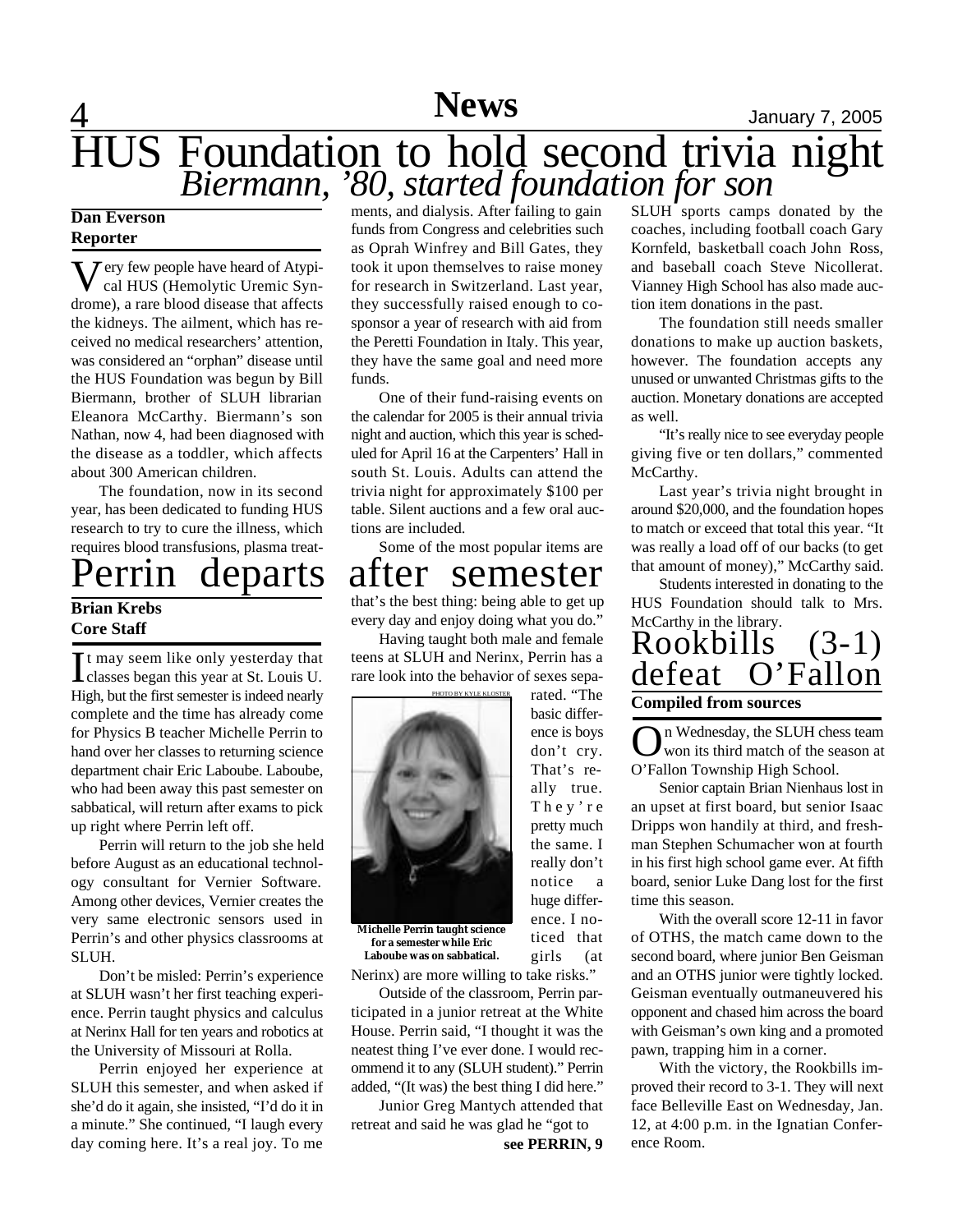### January 7, 2005 **Sports** 5 **Sports**

# Argentinabills go 3-2 over brea

PHOTO BY TIM HUETHER

## **Henry Samson**

**Reporter**

 $\overline{J}$  hile most people spent the holidays relaxing at home or with family, sleeping in and not worrying about school or other activities, the Saint Louis U. High basketball team was sweating away the down time with a few serious practices and games. "It's hard to stay focused," said senior Dan Henry, "but we've been pretty determined to keep doing well, especially in conference play."

Their hard work has definitely paid off. The Jr. Bills have reached the halfway plateau of the regular season on a positive winning note. Currently at 7-5, they have proven their worth as a respectable team in the area.

The first opponent of the break turned out to be a challenging Parkway West squad. After a strong opening first half in which the Jr. Bills came out ahead 30-20, Parkway West staged a bit of a comeback in the third quarter. Even though they closed the gap to two points by the end of fire in the fourth and won by a healthy ten point margin, 61-51.

After a short respite without any

games over Christmas, SLUH ventured into the distant lands of Collinsville, Illinois for the annual Schnucks Holiday Classic tournament. Sitting comfortably with a 6-3 record at that point, SLUH hoped to do well.

The Jr. Billikens met Glenwood in the first round on a frigid Tuesday night. SLUH came off the tip unusu-

ally sluggish and cold for the entire first half. The 28-16 score at halftime was just as painful to watch as it is to read.

second half, the Jr. Bills began to come alive. Baskets started dropping and the transition takeover started working.

Goettelmann, who had been ice cold in the first half, dropped two threes with six minutes left to pull the Rossbills within one point. From then on, the juniordriven defense dominated and the transition takeover was complete.

After an impressive come-from-behind 53-45 victory over Glenwood, the tournament unfortunately turned in the wrong direction. Peoria awaited SLUH in the second round. After an even-played half, SLUH found itself down by five.

The third quarter would be essential for the Jr. Bills to

get back in control of the game, but Peoria played well and broke the score open in the third, carrying the momentum into an

#### **see CROSS-OVER, 6** 'Rasslinbills take fifth in DeSmet Tourney the third quarter, SLUH quenched their But after the first few minutes of the Patrick of Pattonville. Holden lost his

### **Jesse Zacher Reporter**

Let Tuesday and Wednesday, the variative wrestling squad took fifth place ast Tuesday and Wednesday, the varat the 23rd annual Spartan Classic at DeSmet. The tournament, one of the biggest if not the biggest of the year, consisted of sixteen schools, including SLUH, Lafayette, Parkway North, Hazelwood Central, Hazelwood West, Oak Grove, Seckman, Vianney, CBC, Webster Groves, Fort Zumwalt South, Pattonville, Windsor, Ladue, and DeSmet.

SLUH started behind, because senior Thomas Gezella (171 lbs.) sat out of the tourney due to an injured shoulder. However, little man sophomore Andrew Mueth (112 lbs.) performed well, placing fourth with pins over John Georger of CBC, Matt Stolle of Hazelwood West, and Tim Samples of Pattonville. He ended the tournament with a 4-6 record.

Senior Andrew Poulin (119 lbs.) placed fourth as well. Poulin pinned Steve Narzinski of Hazelwood West twice and conquered the 2004 state placer, Cory Lemery of Windsor, by pin as well. Unfortunately, he lost his following match

and was put into the third place bout, ending with a record of 6-3.

Junior Jon Holden  $(140$  lbs.) had an excellent first day and second morning by pin-



**Senior Dave Goettelmann crosses over a Peoria player on Dec. 28. Peoria prevailed, winning 82-67.**

> He went u n d e feated on the first day and a half with five pins. He lost to t h e skilled J a s o n Black of Seckman,

nament.

**Senior Ryan Franklin (215 lbs.) pins an opponent during the DeSmet Tournament on Dec. 28. SLUH placed fifth in the tourney, but Franklin did not place.**

ning four of his first five opponents, the exception being a win by forfeit. His 5-0 streak, however, was ended by Brian

**see 4TH PLACES, 9** 15-0, and barely lost in a close match to Jeremiah Henson of Parkway North, who

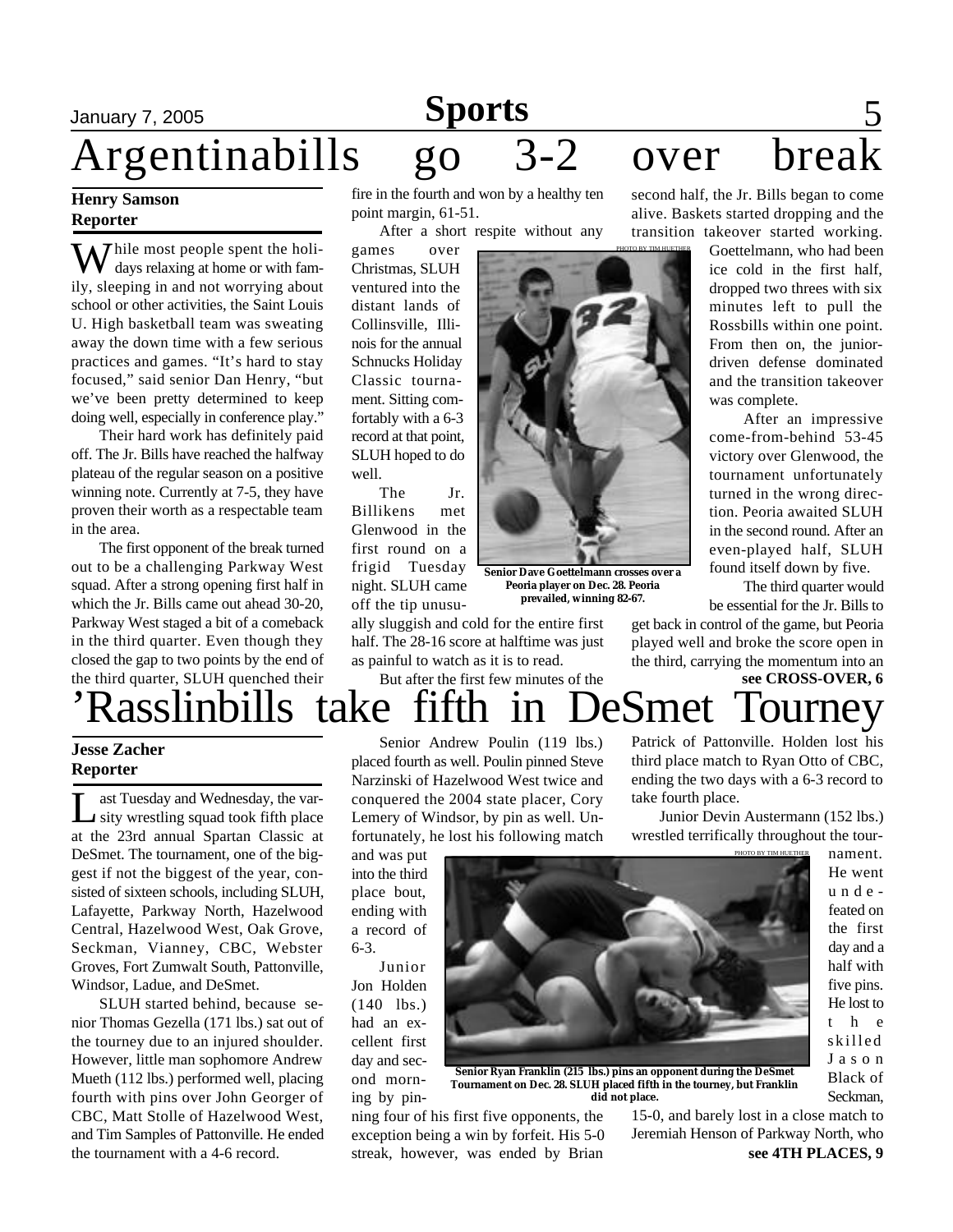### **6** 1anuary 7, 2005 H<sub>2</sub>Obills fall to Parkway Cent. **Sports**

### **Kevin O'Neill Reporter**

The St. Louis University High swim-<br>ming and diving team returned to The St. Louis University High swimcompetitive action on Jan. 4, 2005, when they visited Parkway Central. With the last swim meet taking place on Dec. 17, the Speedobills had been able to focus on practice for the last several weeks. Over Christmas break, the Speedobills practiced nearly every day.

Despite their hard work, the Speedobills suffered a disappointing loss to Parkway Central in the first swim meet of 2005. Unfortunately, the U. High diving team was unable to participate in the competition because state rules only permit them to dive in a limited number of meets per season. Without junior diving sensation Zach Berndsen and sophomore Jim Heafner, the Speedobills could not garner enough points to defeat Parkway Central.

After losing to Parkway Central, the Speedobills swam against Mehlville on Wednesday, Jan. 5. Hoping to give more swimmers an opportunity to participate in competition, head coach Fritz Long entered only junior varsity swimmers in this meet. Even with no varsity swimmers in the meet, the Speedobills easily defeated Mehlville by a score of 109-71.

Nearly every swimmer posted best times during the competition. In one of the most exciting races of the day, sophomore Jim Heafner, after diving earlier in the meet, overcame a 50-yard deficit in the 400-yard freestyle relay to narrowly defeat his opponent.

Today the junior varsity Speedobills travel to Cape Central to compete in another dual meet. The varsity component of the swim team will stay behind to rest and practice for their next competition, next Friday at 4 p.m. against Vianney at Forest Park Community College.

# *PREP NEWS* NIGHTBEAT



**Senior John Warner skies over the Hazelwood West defense last night. SLUH prevailed, 81-53.**

Last night, the Billikens faced off against the Hazelwood West Warriors. The Bills jumped out to a quick early lead and never looked back. SLUH's mix of an explosive offense and rock solid defense propelled the team to victory by 28 points, 81-53.

### **Underclassman** Sports Wrap **JV Wrestling**

**Upcoming events :** Vianney Tournament **Check this week's wrestling article (pg. 5) for further information.**

### **B Basketball**

**Record:** 9-3 **Outstanding Players:** Murphy Troy and Gino McNeal **J.V. Hockey**

**Record:** 2-5

**C Basketball White Record:** 9-1

**Upcoming Games:** Jan. 8th in Westminster Tournament

**C Wrestling**

**Record:** 2-4

**Outstanding Players:** James Barton and Tom Mudd

**C Basketball Blue Record:** 10-2

**Upcoming Games:** Jan. 7th at CBC

—Compiled by Jack Dryden

CROSS-OVER (from 5)

evenly matched fourth quarter, and winning by 15 points, 82-67.

The next day, the final day of the tournament, there was a quick chance for redemption against Eisenhower. In both the first and third quarters, SLUH danced with fire on the hardwood, but unfortunately in the second and fourth quarters, they let Eisenhower slip back and eventually pass them. It was a hard loss, as SLUH fell by a score of 75-69.

We welcome our Jr. Bills back from the East side as they venture to the newly christened halls of Christian Brothers tonight. As always, conference games breed new excitement, and this game is shaping up to be a showdown. Gametime is 7 p.m. sharp. Don't miss it.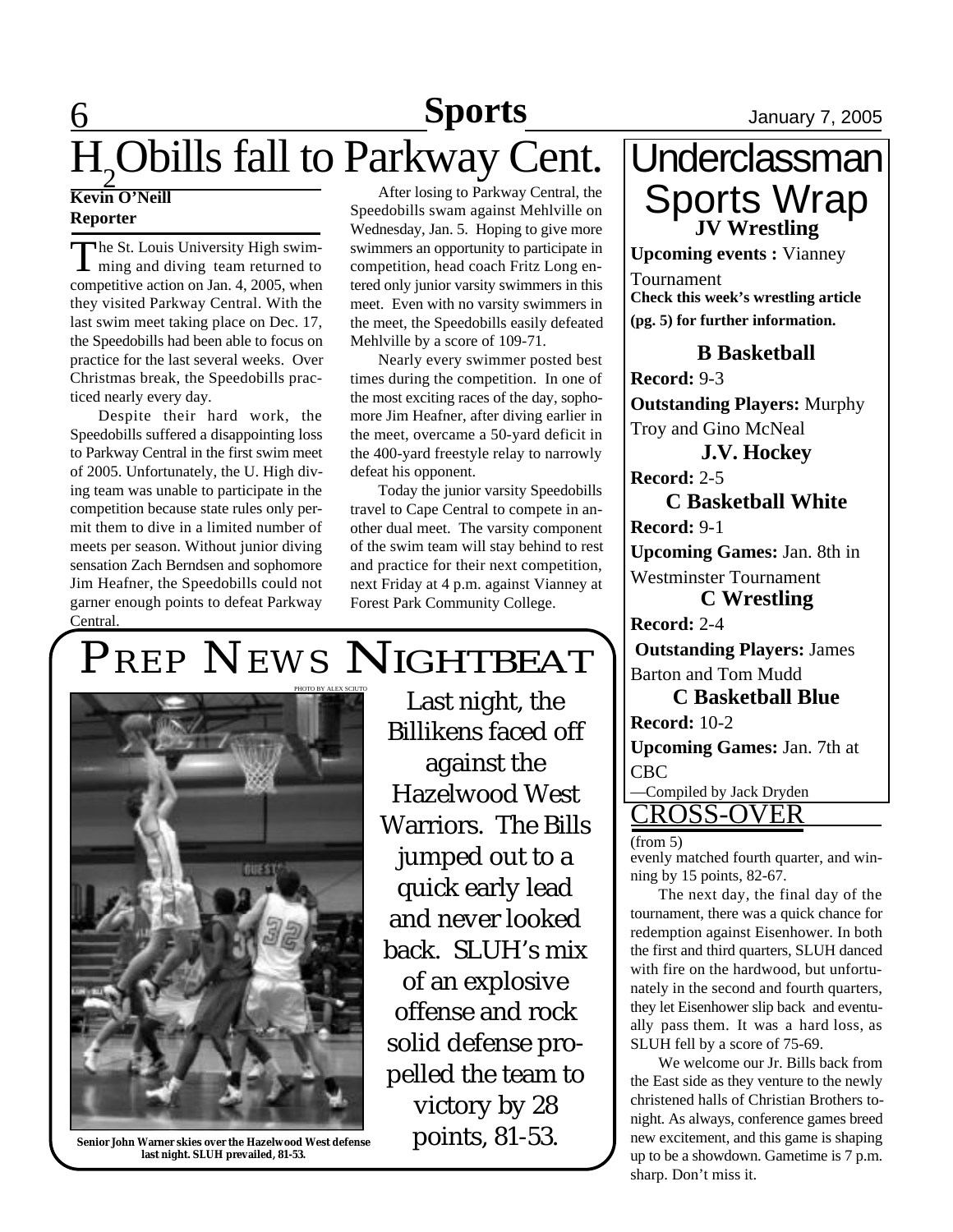### LACK OF

#### (from 2)

Thing Called Love," complete with the audience's hands-over-head clapping as Stretch sang in a falsetto that most dogs can only hope to hear, and Burke displayed guitar licks that would make Eddie Van Halen proud.

"They definitely rocked pretty hard," said sophomore Dan Renz.

"Everyone was so riled up by that song," added freshman Noah Mitchell, who played bass with the band "Bob" earlier in the night.

As in years past, admission to the show was free, but donations were accepted to buy toys for patients in St. Louis Children's Hospital. STUCO president Joe Eggleston said he was "disappointed" with the returns of the donations, estimating the final amount collected to be about \$575. "When you consider that we had over 700 people in attendance at the show, that's not a very good number."

### BON VOYAGE

#### (from 2)

to fellow human beings."

The purpose (of the missioning ceremony) is that … the whole school is sending (the seniors) forth, which is why we had teachers, we had staff people … and the juniors are there … to say, 'You're going forth (in our name),'" said Senior Project coordinator Jeff Harrison, S.J.

Added Harrison, "This (project) is SLUH for some old person, or some little kid, or some crippled person. When they see you, that's what they're going to know about SLUH. So we're sending you forth as a whole school."

SLUH's junior class, in addition to seniors, was required to attend the ceremony. "It's for (the juniors) to see it, but also they represent the community, the school," said Harrison. "Plus, it's kind of a kick off for the juniors, who say, 'These (seniors) are leaving. It's our school for the next three weeks."

Harrison and fellow Senior Project coordinator Rebecca Ferrigni opened up the ceremony with remarks about the significance of senior project and a prayer for the SLUH, Notre Dame and Rosati-Kain

Kesterson and Eggleston both alluded to the possibility of charging a small admission fee next year to prevent such a low return from occurring again.

"The whole point of (the talent show) isn't to charge people to see this event," Kesterson said. "But in the past it's been great that we've received more money than the amount of people in attendance, so maybe next year we'll have to charge a buck or two to guarantee that the money will be there (for the hospital)."

Another problem stemming from the free admission was the largest crowd in the talent show's four years, which resulted in opening the theater loge to accommodate the enormous number of attendees. While some people were shut out of the show, Kesterson said, "It ended up working out. Having those 250 seats in the loge really helped, and most people were able to get in."

Kesterson added that, since the se-

students involved in the car crash last Saturday which claimed the life of a Notre Dame student and left another in serious condition.

STUCO President Joe Eggleston then followed with an opening prayer. Next came math teacher Jonathan Steiner, '99, with a reflection on his senior project, which he spent at Glen-Mary Mission in northern Kentucky. Steiner focused on how his ideas of service and of people changed during those three short weeks in northern Kentucky.

About his speech, Steiner said afterwards that he wanted the seniors to know "that they needed to be open to what was going to happen in this experience, and that if they were, then their outlook on service could be significantly different after the experience."

The seniors' projects were split into ten categories of people they would be working with: mentally or behaviorally disabled, physically disabled, underprivileged children, poor, elderly, sick, visual and hearing impaired, emotionally disabled, education of young and learning disabled, and special projects located out-

niors are on Senior Project, he hasn't been able to discuss better ways "to handle the flow of people" with the STUCO officers. "Selling tickets may be an option, and that may be what we end up doing, but we have to talk about the pros and cons of that. But that can turn into a mixer-type situation, where the question is 'who gets the tickets?' and having people who really want to be at the show getting left out. Is that really fair? We'll have to talk about that," said Kesterson,

Despite the rush of people and the lack of donations, quality performances of juggling, singing and dancing, crowd surfing, can-crushing, ladder-balancing, and a whole lot of rock and roll made it all worthwhile, and Kesterson was pleased with the final product. "Every year, I want to make sure that the production lives up to the hype, and I think it did that this year," he reflected.

side of the St. Louis area. For each group, a teacher read a short reference to that type of service in the Bible. Then a senior homeroom pastoral representative read the name of each senior doing that type of service. Finally, the teacher read a prayer, blessing the seniors of each group with certain gifts especially helpful to their type of service, including strength, courage, understanding, and patience, among others.

Then President Paul Sheridan, S.J., read a prayer, blessed the seniors as a whole, and as attendees were invited to extend their hands in blessing, Principal Mary Schenkenberg ended the ceremony, sending the seniors forth with a closing prayer.

Relating to the importance of Senior Project, Harrison emphasized that the seniors are doing Jesus' work in the world: "Jesus said, 'Let the children come to me.' Well that's what you're doing. You're being Jesus in those places. So what is it to take SLUH there? Well it's to take Jesus there, ultimately. It's not just Billikens and things. It's to take Jesus to these places," said Harrison.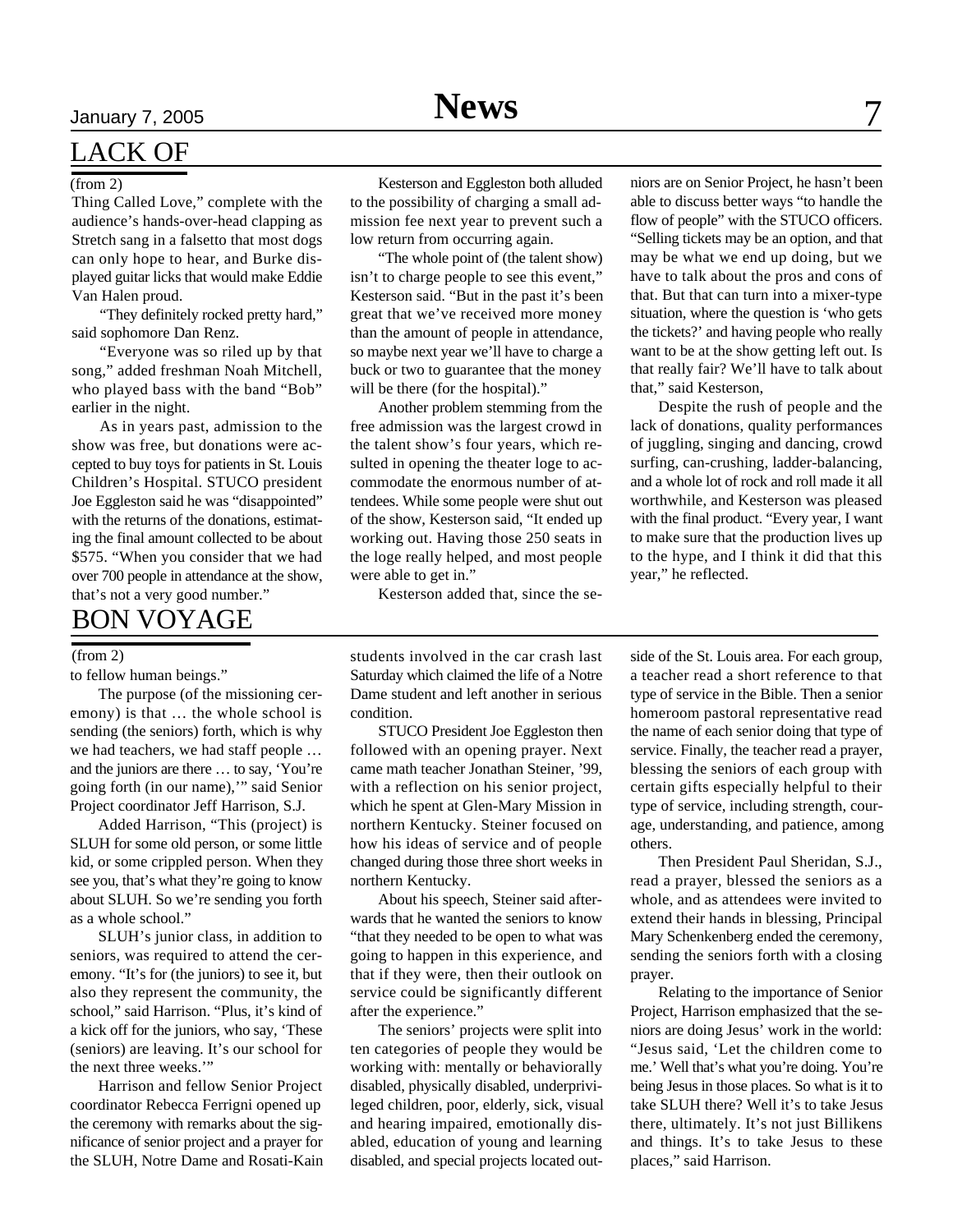chairwoman of the Bellarmine board of trustees, Antoinette Sarraille, sent out to Bellarmine families on Jan. 3, during his interviews, Sheridan impressed the Bellarmine committee and board with "his kindness and spirituality."

As the new president of Bellarmine, Sheridan will fulfill many of the same duties that he holds here, including fundraising for the school's endowment, building plans, and curriculum expansion.

"Obviously, a president has to be a good fundraiser, but (Sheridan) brings so much more than that, too. He's a very spiritual person, a person who is a good leader, a person who is kind, a person who fits into many groups, and a person who is organized," said Jerry Wade, S.J., who has served as Bellarmine's interim president during their search. "He knows the Jesuit mission very well and what we are all about in our secondary schools ... and with his experience, with his energy, with his spirituality ... that makes him a very special person."

In light of Sheridan's planned departure, the administration has formed a Presidential Search Committee to contact and evaluate candidates for the vacancy. The committee is chaired by former Chairman of the Board Ted Hellman, who declined to comment for this article, and consists of ten other members drawn from faculty, administrators, board members, Jesuits, and parents.

Prior to the announcement, the committee had explored the Jesuit educational community for prospective applicants as the first phase of its search process. Since then, the administration has sent e-mails to schools throughout the Jesuit Secondary Education Association (JSEA) asking for candidates and recommendations. If

(from 1) the administration does not find an acceptable candidate from this effort, they will then advertise publicly for a president.

> Although the committee has just recently begun evaluating candidates, they hope to choose a new president by the end of the school year.

> Between September and the announcement in January, Sheridan has worked to finish projects in curriculum, physical planning including campus improvements, and the current fundraising campaign for Vision 2000. Also, the administration has taken that time to prepare to search for a new president and to prepare the transition between Sheridan and his successor. Sheridan plans to finish organizing and planning these projects before his departure next school year.

> "I don't want to lose any consistency in what is happening," said Sheridan. "There are so many balls in the air management, admissions, budget, Vision, (and) relationships with sister institutions (in the city)—so there is no piece of my job that I'm giving up until October."

> However, Sheridan does not plan to leave SLUH abruptly. During the months between his stepping down and his institution as the president of Bellarmine, Sheridan will split his time between both SLUH and Bellarmine to allow his successor to ease into the SLUH environment.

> "A president always brings his or her own style ... how you communicate with people, what constituencies you see on a regular basis, (and) how you arrange your meetings with the various members of your community," Principal Mary Schenkenberg said. "(Sheridan's departure) will be a great loss to SLUH because Father Sheridan has been a wonderful president."

### **Announcements**

After Wednesday's final exam, STUCO will be hosting a BBQ. Proceeds will go to the Catholic Relief Services for the victims of the recent tsunami. Hot dogs, hamburgers, and soda will be served.

In light of the tsunami in Southeast Asia and our efforts to aid the victims with our donations, a Mass to honor those affected by the disaster will be held on Feb. 2 during Activity Period.

**N=**<br>*NWW.S* school newspaper. *www.sluh.org/prep\_news.cfm prepnews@sluh.org* "WORST CHRISTMAS GIFTS"Volume LXIX, Issue 16 **Editor in Chief:** Gregory "Randy Johnson in pinstripes" Fox **Sports Editor:** Timothy "wardrobe from Hollister" Huether **Features Photography Editor:** Alex "Dave Matthews' Band: the complete sessions, 1990-1999" Sciuto **Core Staff:** Sean "a book on copyright law" Powers, Seth "nothing" Clampett, Timo "bunions" Kim, Kyle "bath salts" Kloster, Brian "Alex's germs" Krebs, Andrew "10 lbs." Mueth **Reporters:** Jack "Pokemon trading card" Dryden, Dan "*Chicken Soup for the Teen-*

*P*

*rep*

*ews*

St.

only weekly

*age Soul*" Everson, Kevin "mechanical toothbrush" O'Neill, Tim "a can of green beans" Malecek, Henry "Mr. T. nutcracker" Samson, James "*The Guilty Pleasures* CD" Santel, Andrew "a star named after him" Schroeder, Jesse "a stick" Zacher

**Editors Emeritus:** Brian "all children join together and sing songs of peace" Kane, Jon "a new clarinet" Kim

**Advisors:** Mr. Frank "a goiter" Kovarik, Mr. Sean "a pay check"O' Neil

**Moderator:** Mr. Stephen "broken \$175 camera lens" Missey

**Computer Consultants:** Mr. Jon "a bad record index" Dickmann, Mr. Tim "*Unreal Tournament* demo" Rittenhouse

The *Prep News* is a publication of St. Louis University High School. Copyright ©2005 St. Louis University High School *Prep News*. No material may be reprinted without the permission of the advisors and editors

Louis'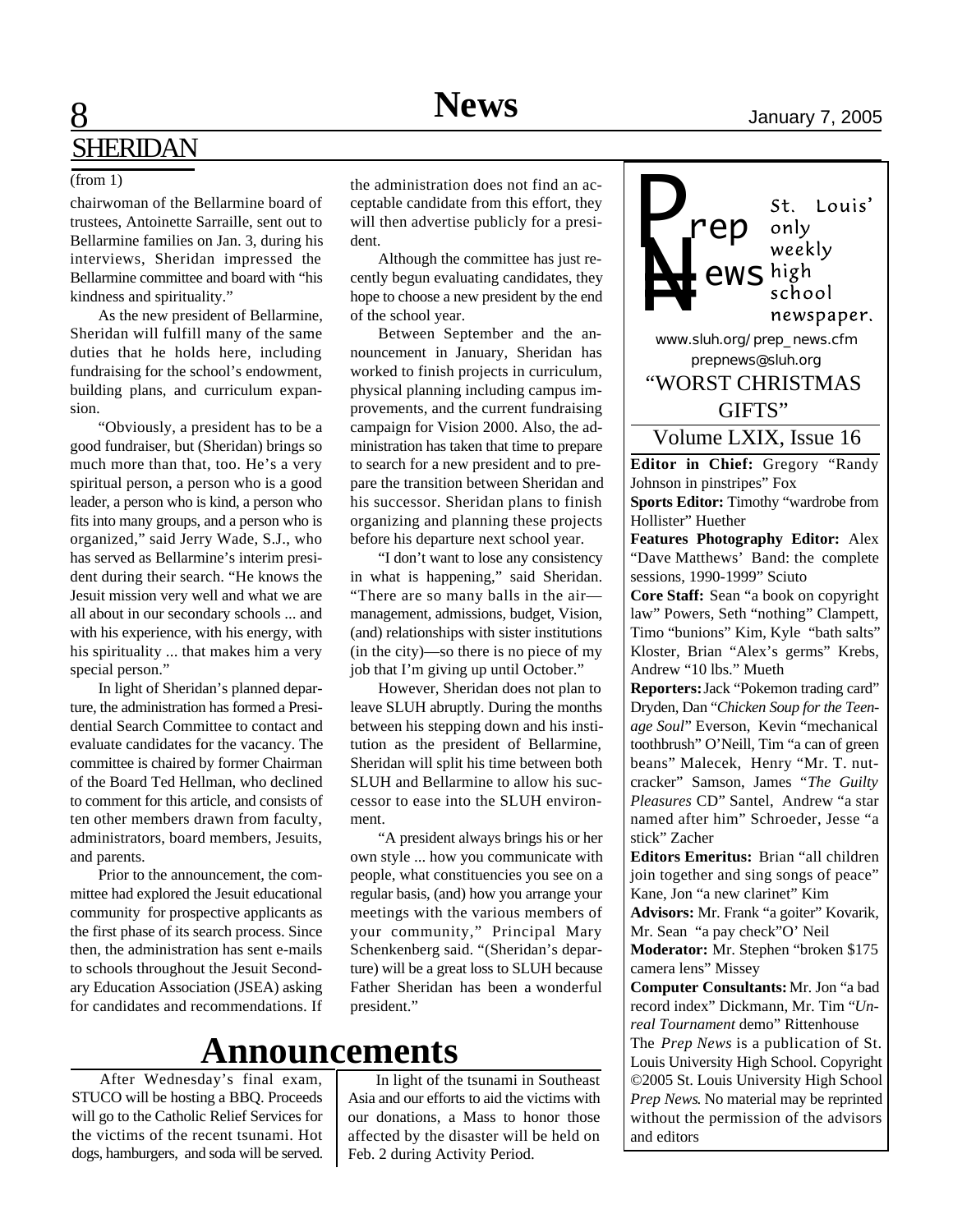### FOURTHS

(from 5)

pinned Austermann with only thirteen seconds left in the match. Austermann took fourth place with a 7-2 record.

Junior Eric Gass returned to the 189 lb. class and wrestled some of the toughest wrestlers in the whole tournament. The story of Gass's season thus far has been rigorous competition at each event. He lost to the overpowering muscle of opponents Taylor Moore of Oak Grove, John Henry of Seckman, and Reggie Jeff of Pattonville. Gass also placed fourth with a record of 6-4.

As he was at the Ritenour Invitational and as he will be at the Vianney, MICDS, and Rockwood Summit tournaments, senior David Caldwell (275 lbs.) was the man of the Spartan Classic, posting a remarkable first place. Caldwell suffered his first loss of the season so far to Ronnell Simpson of Hazelwood West in the final round of the qualifying tournament by a score of 4-0. Other than that tough defeat, Caldwell made meat of every other opponent, with pins in all of his other matches. Caldwell couldn't find his rhythm in the first period of his final match but did find it 28 seconds into the second period to pin Mike Williams of Oak Grove and take first place with a

### PERRIN

#### (from 4)

know her outside of the classroom."

Junior Nick Bettger chimed in, "She's a good teacher. She gets along well with the students."

The science department has enjoyed the presence of Perrin for the past semester. Biology teacher Tim O'Keefe said "(Perrin) was terrific. I think kids really liked having her here. She was great to have in the department here ... and made it a lot of fun. (She was) great to be around as a colleague."

Perrin concluded, "It's going to be hard to leave. This is a very compassionate place. You always hear that SLUH boys are very arrogant, and I don't see that at all. They are extremely nice."

record of 8-1.

Wrestlers Phil Clerc (130 lbs.), Shaun Whalen (160 lbs.), and Dave Franklin (215 lbs.) all fell short of the final matches, having been eliminated in the first round of the finals tournament. Clerc wrestled well in his matches and kept fairly defensive in his last match, barely falling into a cradle and getting pinned by Ben Chellew of Seckman.

Whalen had an excellent first day but was thrown off by a controversial loss to Nate Dunlop of Pattonville. Whalen was defeated by pin amidst a technical error as the scoreboard went out. However, the match continued without the essential stoppage of play and the referee called the pin, leaving coaches Tim Curdt and Todd Clemens as well as Whalen in complete uproar.

Franklin fell out in his first match of the final tournament by a score of 144 though he wrestled quite well, being a good thirty pounds lighter than most of his opponents. He had a record of 3-4.

The team ended in the top five with a short lead over Vianney.

The varsity team also won its meet against MICDS Wednesday by a score of 42-26. Andrew Mueth, Jon Holden, Devin Austermann, Tom Gezella, Dave Franklin, and Dave Caldwell all pinned their opponents. There were also wins by wrestlers Ron Gentile and Eric Gass. Senior Phil Clerc suffered a disloaction of his left shoulder in his match against Drew Kutta. It looks as though he will be out for at least one week. The JV won their match as well by a score of 42-25.

The varsity and the JV teams both see action in the Vianney Tournament tonight and tomorrow. There is sure to be plenty of tough competition at this tournament.

## PICTURE OF THE PHOTO BY KYLE KLOSTER *A house on Berthold Ave. struggles to remain standing before being completely demolished yesterday.*